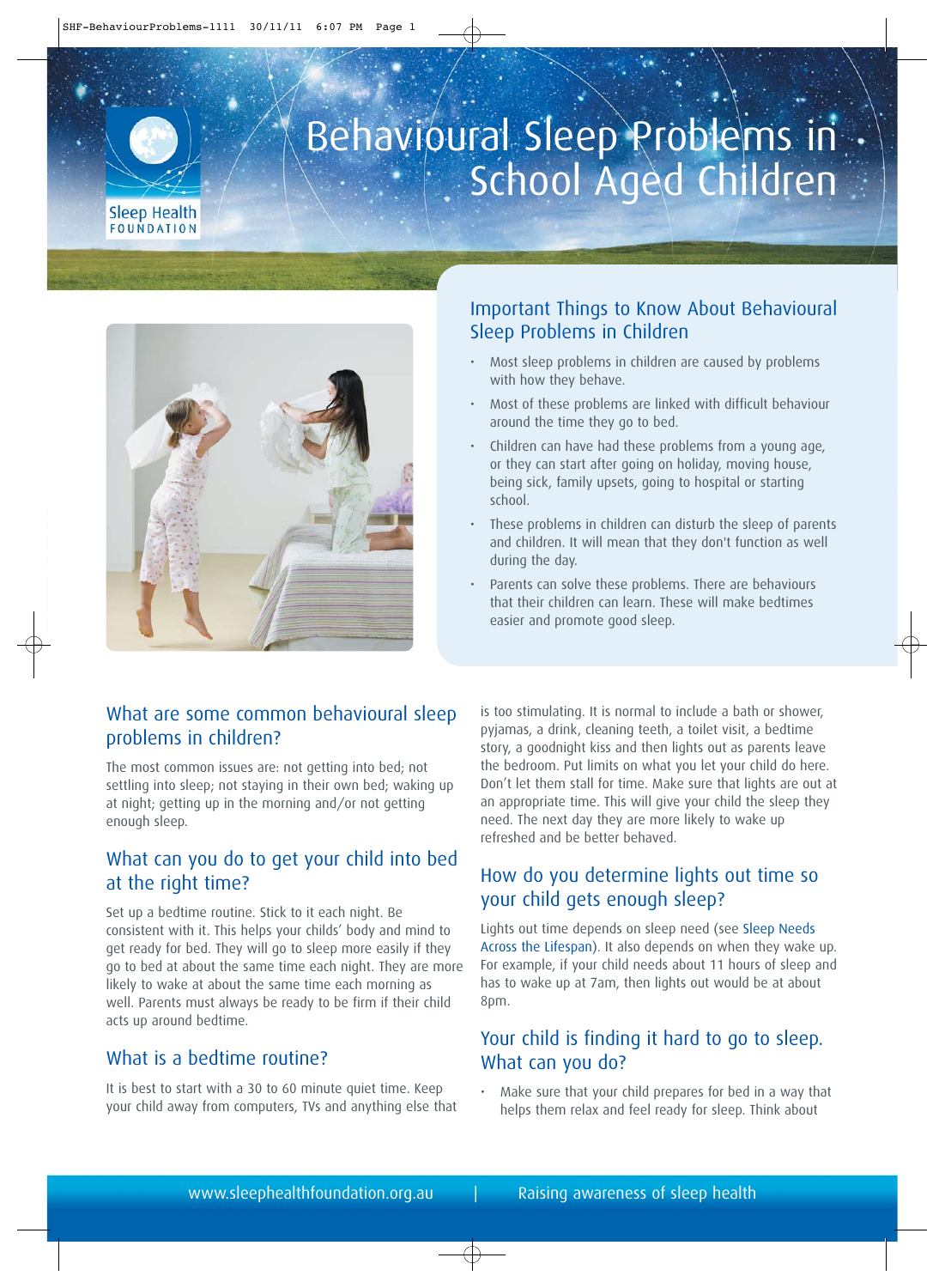what should and should not be in the bedroom. You want it to be a relaxing place (se[e Sleep Tips for](http://sleephealthfoundation.org.au/pdfs/facts/Sleep%20Tips%20for%20Children.pdf) [Children\).](http://sleephealthfoundation.org.au/pdfs/facts/Sleep%20Tips%20for%20Children.pdf)

- Make sure there are no noises that disturb your child's sleep such as TV noise.
- Make sure your child can switch off their thinking after lights out. This will make settling into sleep easier. You can teach your child things such as simple breathing or relaxation exercises. These distract the mind and slow it down, so sleep can come. Quiet time with no technology before bed time will help. Soft quiet music may also help.
- Make sure that your child is not going to bed too early or too late. Both can make it hard to settle into sleep. Try to be aware of when your child gets sleepy in the evening. This will let you know when the sleep processes are starting to kick in. From this you can work out when the best time to go to bed is. Remember, as your child gets older their switch on for sleep will be a bit later. This means bedtime is a bit later too.
- Make sure that your child does not grow to need you to help them to go to sleep. They need to learn how to settle into sleep alone. (See below).

#### Why does your child keep waking you up during the night?

Your child can naturally wake several times a night. These disturbances last a few seconds to a few minutes. They should be able to self settle back into sleep. But if your child has not learned how to self settle, they may wake you or come to your bed to seek your help to go back to sleep. It's worth teaching your child to self settle at the start of the night. This will help them to be able to self settle through the night. You will get a much better night's sleep from this.

#### How can you teach your child to self settle into sleep?

• To teach them how to do this, you need to go out of the room with the lights out. You should do this before they are asleep. This gives them the chance to fall asleep with no help from you and when you're not in the room with them. It usually takes 15 to 20 minutes for them to fully get to sleep. Try to avoid doing things in or around your child's bedroom during this time.

- If your child has never gone to sleep without you, explain to them what is going to happen. Be firm but reassuring to your child about being able to go to sleep when you're not in the room.
- Some children will get worried about this or try not to let you leave the room. Some will get out of bed to find you. In this case you can take things more slowly. You can go back into the room on and off, for a short time. If you need to, you can put them back into bed, get them to lie down and tell them to go to sleep. When this is done, you leave the room. You may need to do this over and over. Each time, spend longer and longer out of the room. If you are consistent and stick with this, then you will succeed. Remember to keep a lid on your emotions when in the bedroom. Also be as boring as possible.
- One more thing you can do is to put a stretcher bed or mattress next to your child's bed. Be there, but have very little interaction with your child. The only thing you should do is tell them to go to sleep. Remember that this should only be a temporary thing. Once they are used to this they will go to sleep without being told to. Then you should start to gradually get out of the bedroom. It is important that once you start this not to give in. Don't go back to old ways. This will confuse your child and make it harder the next time you try to change. You can also use this if they have been sleeping with you and you want to teach them to sleep in their own bed.
- You might find teaching your child to self settle into sleep is causing distress to you and your child. Or you might not be sure of what strategies to use. If so, it is recommended that you seek professional help.

#### Are there other reasons why my child may wake up or stay awake at night?

After waking up at night, your child may find it hard to get back to sleep. This is due to their brain starting to think about things and keeping them awake. Your child may not tell you about this and lay awake in bed for some time. In the morning they can be hard to wake or still seem tired even though they had enough time in bed to get the sleep they need.

Remember to ask them in the morning if they had a good sleep. This lets them tell you if they have any problems with their sleep. Help them to learn how to deal with sleep problems. If necessary, see a Sleep Specialist.

There are other reasons why your child might wake up at night. These include illness, being too hot or cold, hunger, nightmares, and night terrors. These tend to get better with time and don't last. To learn how to deal with this see [Nightmares](http://sleephealthfoundation.org.au/pdfs/nightmares.pdf) and [Sleep Terrors.](http://sleephealthfoundation.org.au/pdfs/sleep%20terrors.pdf)